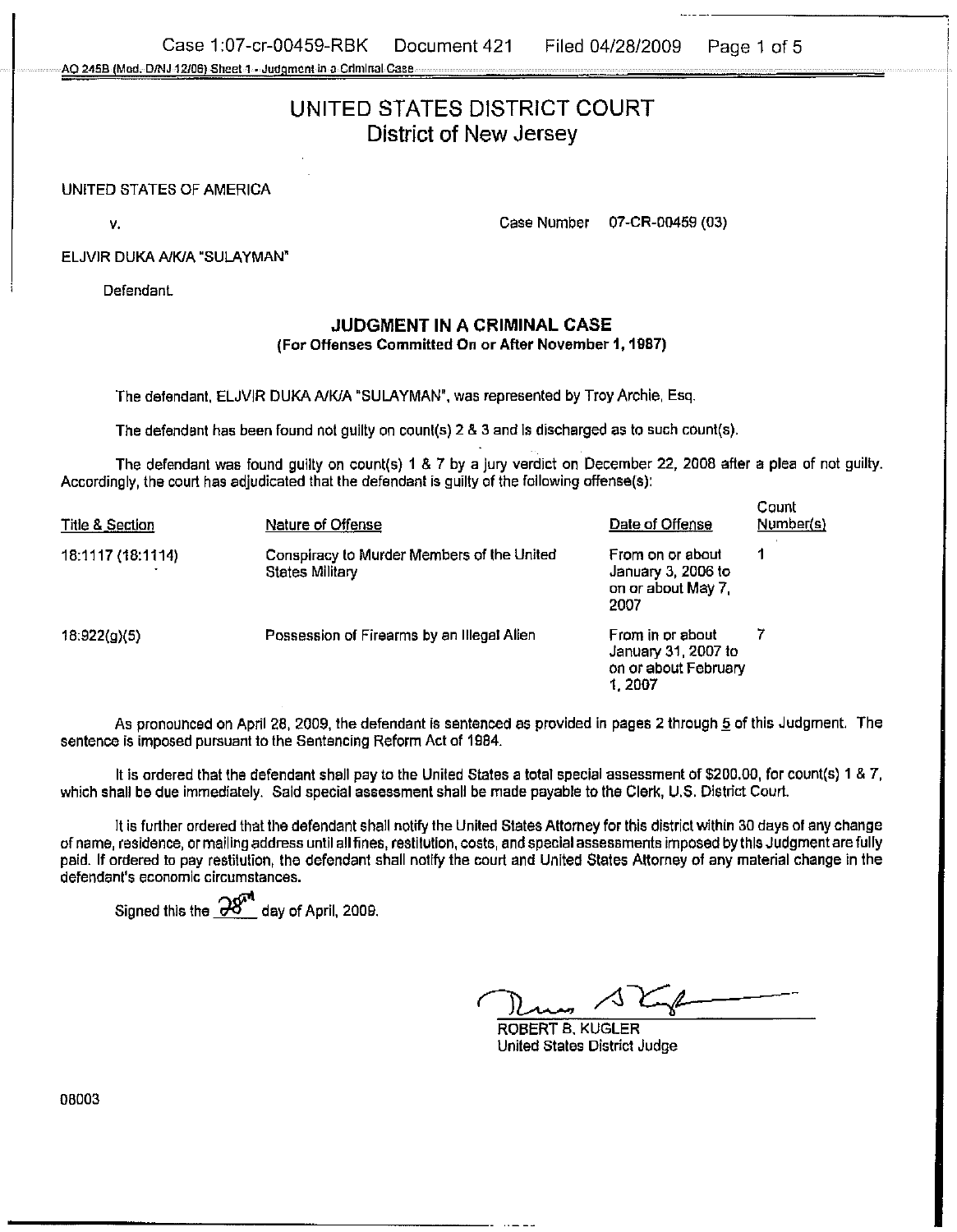Defendant: ELJVIR DUKA A/K/A "SULAYMAN" Case Number: 07-CR-00459 (03)

Judgment  $-$  Page 2 of 5

#### IMPRISONMENT

The defendant is hereby committed to the custody of the United States Bureau of Prisons to be imprisoned for a term of life, on Count One and a term of 120 months on Count Seven, to be served concurrently, to produce a total ten of **Life**  imprisonment.

The Court makes the following recommendations to the Bureau of Prisons: That the defendant participate in the Bureau of Prisons Inmate Financial Responsibility Program (IFRP).

The defendant shall remain in custody pending service of sentence.

#### RETURN

**i** have executed this Judgment as follows:

Defendant delivered on To

At , with a certified copy of this Judgment.

United States Marshal

 $By$ <sub>--</sub> Deputy Marshal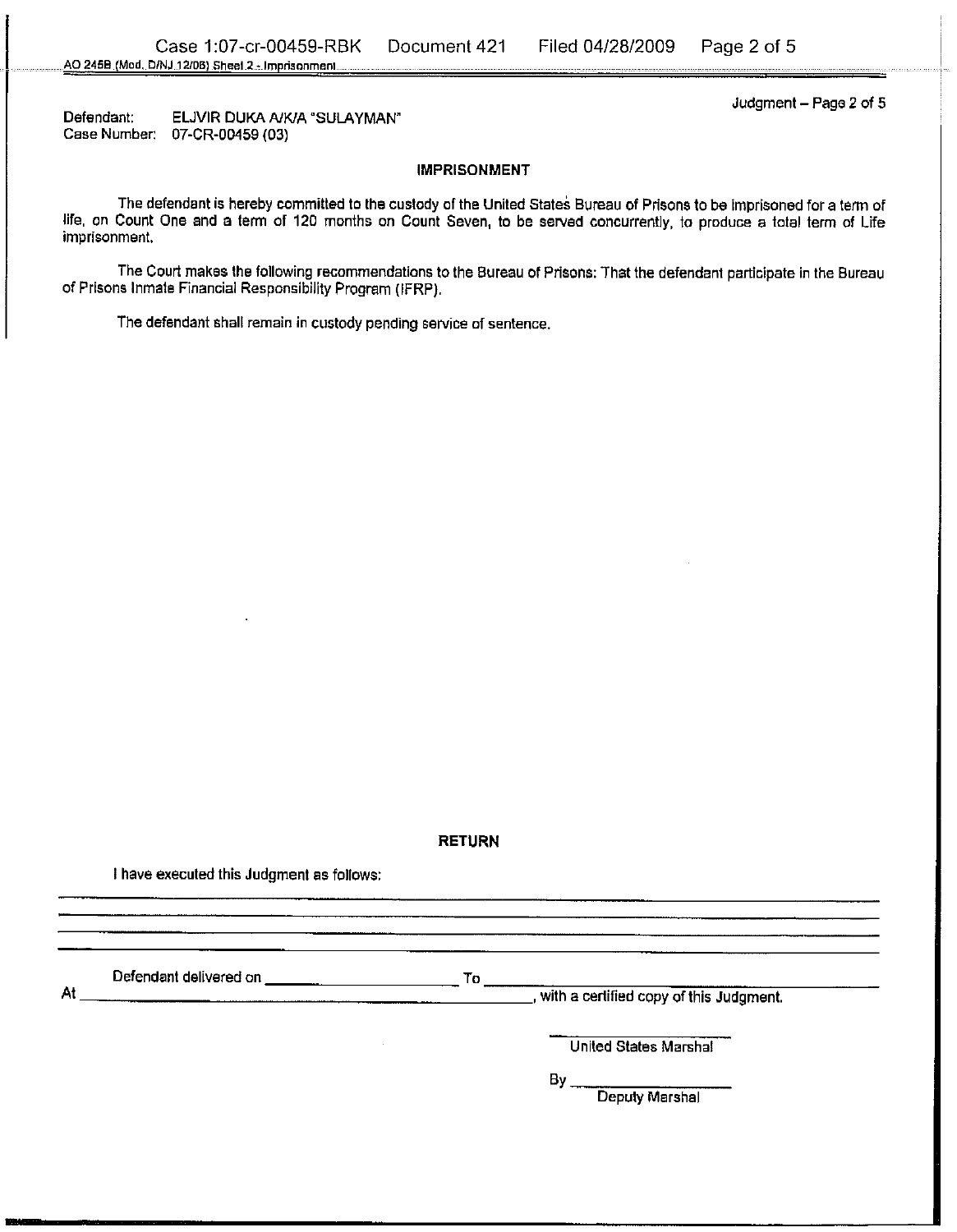**A0 458** (Mod. OlNJ **It1081 Shael3** - **Supsrwl~d Releese** 

Judgment  $-$  Page 3 of 5

Defendant: ELJVIR DUKA A/K/A "SULAYMAN" Case Number: D7-CR-00459 (03)

## **SUPERVISED RELEASE**

Upon release from imprisonment, the defendant shall be placed on supervised release for a term of Life on Count One and a term of 3 years for Count Seven, to be served concurrently.

Within 72 hours of release from custody of the Bureau of Prisons, the defendant shall report in person to the Probation Office in the district to which the defendant is released.

While onsupervised release, the defendant shall comply with the standard conditions that have been adopted by this court (on the next page).

The defendant shall submit to one drug test within **15** days of commencement of supervised release and at least two tests thereafter as determined by the probation officer.

If this judgment imposes a fine, special assessment, costs, or restitution obligation, it shail be a condition of supervised release that the defendant pay any such fine, assessments, costs, and restitution that remains unpaid at the commencement of the term of supervised release and shall comply with the following special conditions:

The defendant shall refrain from the illegal possession andlor use of drugs and shall submit to urinalysis or other forms of testing to ensure compliance. It is further ordered that the defendant shall submit to drug treatment, on an outpatient or inpatient basis, as directed by the U.S. Probation Office. The defendant shall abide by the rules of any program and shall remain in treatment until satisfactorily discharged with the approval of the U.S. Probation Offica.

The defendant shall provide the U.S. Probation Office with full disclosure of his financial records to include yearly income tax returns upon the request of the U.S. Probation Office. The defendant shall cooperate with the probation officer in the investigation of his financial dealings and shall provide truthful monthly statements of his income.

The defendant shall cooperate with Immigration and Customs Enforcement to resolve any problems with his status in the United States, The defendant shall provide truthful information and abide by the rules and regulations of Immigration and Customs Enforcement. If deported, the defendant shail not re-enterthe United States without the written permission of the Attorney General. if the defendant re-enters the United States, he shall report in person to the nearest U.S. Probation Ofice within 48 hours.

The defendant is prohibited from incurring any new credit charges or opening additional lines of creditwithout the approval of the probation ofiicer, unless the defendant is in compliance with a payment schedule for any restitution obligation. The defendant shall not encumber or liquidate interest in any assets unless it is in direct service of the restiiution obligation or otherwise has the express approval of the Court.

The defendant shali cooperate in the collection of DNA as directed by the probation officer.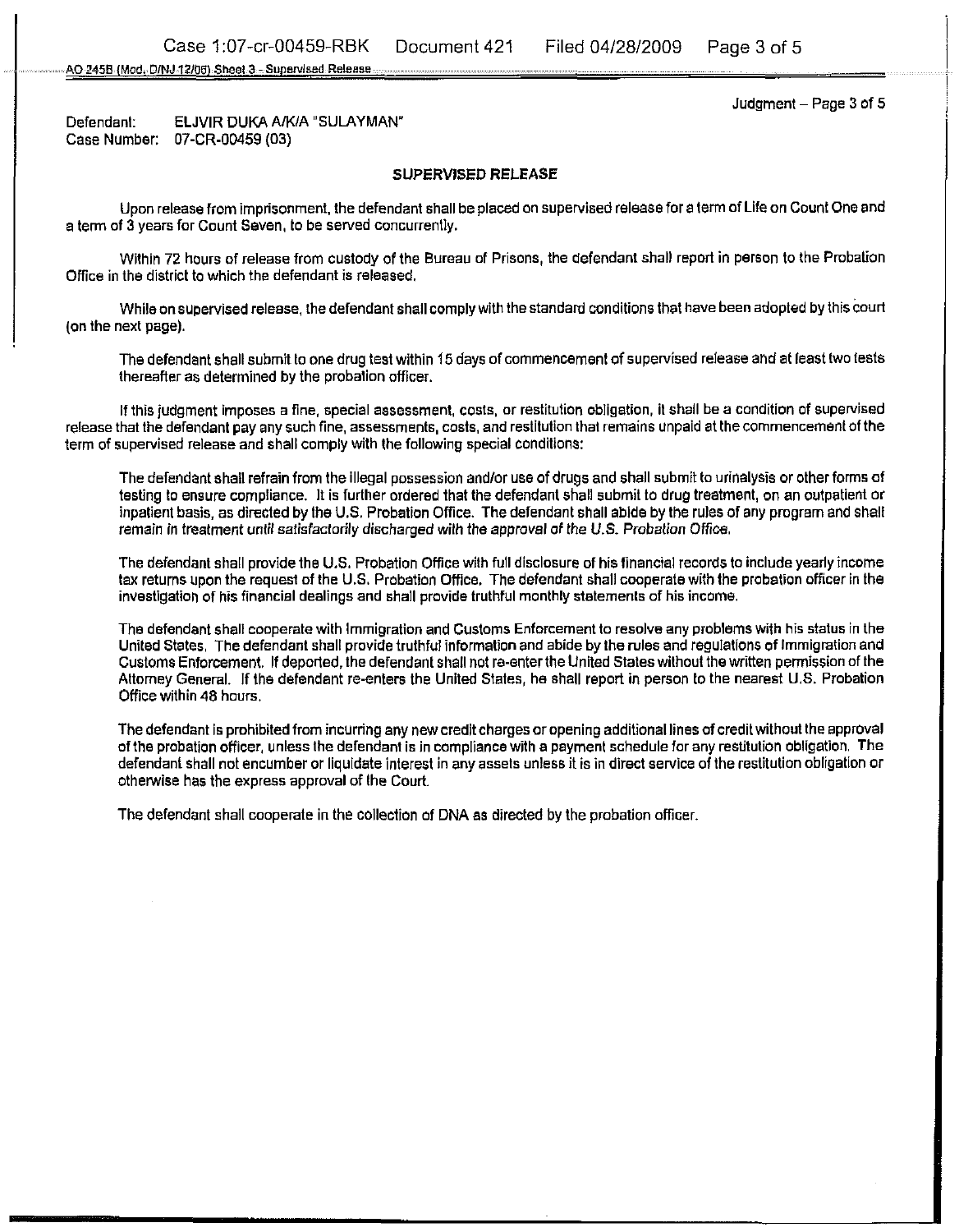Defendant: ELJVIR DUKA **A/WA 'SULAYMAN'**  Case Number: 07-CR-00459 (03)

# STANDARD CONDITIONS **OF** SUPERVISED RELEASE

While the defendant is on supervised release pursuant to this Judgment:

- I) The defendant shall not commit another federal, state, or local crime during the term of supervision
- **2)** The defendant shall not illegally possess a controlled substance
- **3)** If convicted of a felony offense, the defendant shalt not possess a fiream or destructive device.
- 4) The defendant shall not leave the judicial district without the permission of the court or probation officer.
- **5)** The defendant shall report to the probation olficer as directed by the court or probation officer and shall submit a trulhful and complete written report within the first five days of each monlh.
- **6)** The defendant shall answer truthfully all inquiries by the probation officer and follow the instructions of the probation officer.
- **7)** The defendant shall support his or her dependents and meet other family responslbiiities.
- **8)** The defendant shall work regularly at a lawful occupation unless excused by the probation officer for schooling, training, or other acceptable reasons.
- 9) The defendant shall notify the probation officer within seventy-two hours of any change in residence or employmenl.
- 10) The defendant shall refrain from excessive use of alcohol and shall not purchase, possess, use, distribute or administer any narcotic or other controlled substance, or any paraphernalia related to such substances.
- 11) The defendant shall not frequenl places where controlled substances are illegally sold, used, distributed, or administered.
- 12) The defendant shall not associate with any persons engaged in criminal activity, and shall not associate with any person convicted of a felony unless granted permission to do so by the probation offlcar.
- 13) The defendant shall permit a probation officer to visit him or her at any time at home or elsewhere and shall permit confiscation of any contraband observed in plain view by the probation officer.
- 14) The defendant shall notify the probation officer within seventy-two hours of being arrested or questioned by a law enforcement officer.
- 15) The defendant shall not enter into any agreement to act as an informer or a special agent of a law enforcement agency without the permission of the court.
- 16) As directed by the probation officer, the defendant shall notify third parties of risks that may be occasioned by the defendant's criminal record or personal history or characteristics, and shall permit the probation officer to make such notifications and to confirm the defendant's compliance with such notification requirement.

| $(2)$ extend the term of supervision and/or modify the conditions of supervision. | For Official Use Only --- U.S. Probation Office<br>Upon a finding of a violation of probation or supervised release, I understand that the Court may (1) revoke supervision or |                  |  |
|-----------------------------------------------------------------------------------|--------------------------------------------------------------------------------------------------------------------------------------------------------------------------------|------------------|--|
|                                                                                   | These conditions have been read to me. I fully understand the conditions, and have been provided a copy of them.                                                               |                  |  |
| associate Probation Officers.                                                     | You shall carry out all rules, in addition to the above, as prescribed by the Chief U.S. Probation Officer, or any of his<br>(Signed)<br>Defendant                             | Date             |  |
|                                                                                   | U.S. Probation Officer/Designated Witness                                                                                                                                      | $_{\text{Dalg}}$ |  |

Judgment - Page 4 of 5